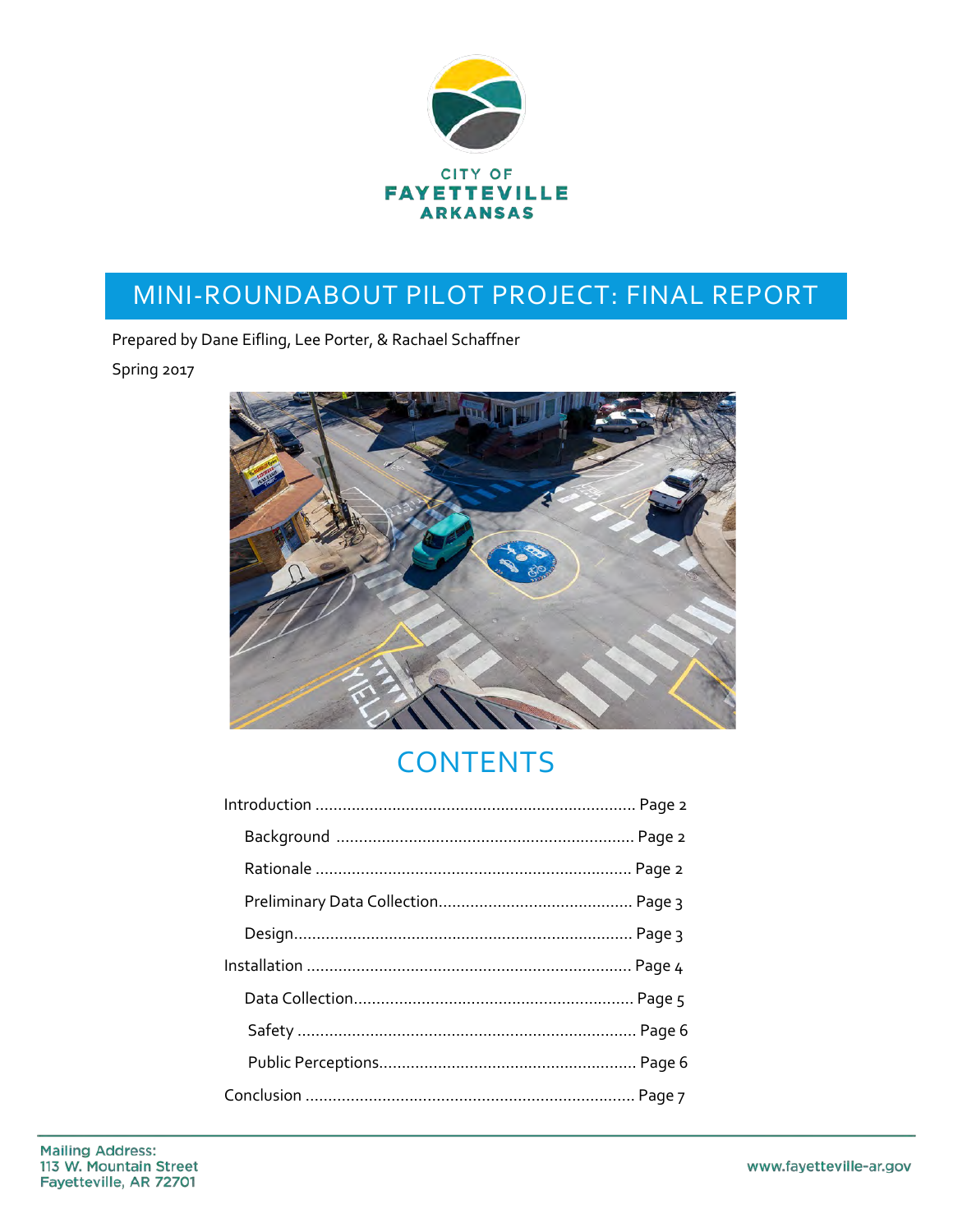#### INTRODUCTION

From January 26<sup>th</sup> through March 21<sup>st</sup> of 2017, a temporary mini-roundabout was installed in the intersection of North School Avenue and Spring Street in Downtown Fayetteville.

The roundabout was installed as part of an effort to improve pedestrian and bike connectivity from the Fayetteville Square to the Razorback Greenway. Using Tactical Urbanismtechniques, City staff developed this pilot project to test possible permanent changes to this corridor. In addition, this project was designed to provide data to ongoing efforts by City staff to determine the relative benefits of a roundabout compared to a four-way stop in Fayetteville's downtown. This report will describe the background and findings from the pilot project.

#### BACKGROUND

The mini-roundabout design was developed using Tactical Urbanism methodology. Tactical Urbanism is defined as "a city and/or citizen-led approach to neighborhood building using short-term, low-cost, and scalable interventions to catalyze long-term change" (Street Plans Collaborative). These techniques have been used to great success in other cities such a[s Dallas,](https://nextcity.org/features/view/how-one-weekend-in-dallas-sparked-a-movement-for-urban-change) [Memphis,](http://memfix.org/) and [Burlington,](https://www.burlingtonvt.gov/sites/default/files/DPW/TacticalUrbanism/Burlington_TUPolicy_05-11-16.pdf) Vermont. In our own region, these techniques have recently been used to create temporary bike and pedestrian infrastructure i[n Rogers,](http://5newsonline.com/2016/11/03/rogers-installs-temporary-protected-bike-lanes/) [Bentonville,](http://blog.waltonfamilyfoundation.org/2016/november/designing-streets-that-move-people) an[d Bella Vista.](http://5newsonline.com/2016/10/28/bella-vista-adds-temporary-bike-lanes-near-razorback-greenway/)

City staff, elected officials, regional bike and pedestrian advocacy groups, local business owners, and University representatives attended [a Tactical Urbanism workshop](https://www.pressreader.com/usa/northwest-arkansas-democrat-gazette/20161118/282046211686943) in November, 2016 to learn about the methodology and identify possible pilot project types and locations in Fayetteville. Consultants from the Street Plans Collective instructed attendees in the techniques, materials, and rationale behind a Tactical Urbanism approach and led the group in a site planning workshop.

## RATIONALE

Participants of the Tactical Urbanism Workshop identified a strategy of implementing bicycle and pedestrian friendly intersection treatments to create a Bicycle Boulevard between Fayetteville's downtown and the Razorback Regional Greenway via Spring Street.

A temporary, mini-roundabout design was selected for the following reasons:

• To create a connection between the bike trail and the Fayetteville square, workshop participants prioritized the creation of a direct route with few required stops for bicyclists and pedestrians. A roundabout allows for clear and purposeful traffic flow without requiring bicyclists or drivers to come to a complete stop. This is particularly important for bicyclists ascending a hill who lose momentum at stop signs and are not able to flow at the pace of traffic.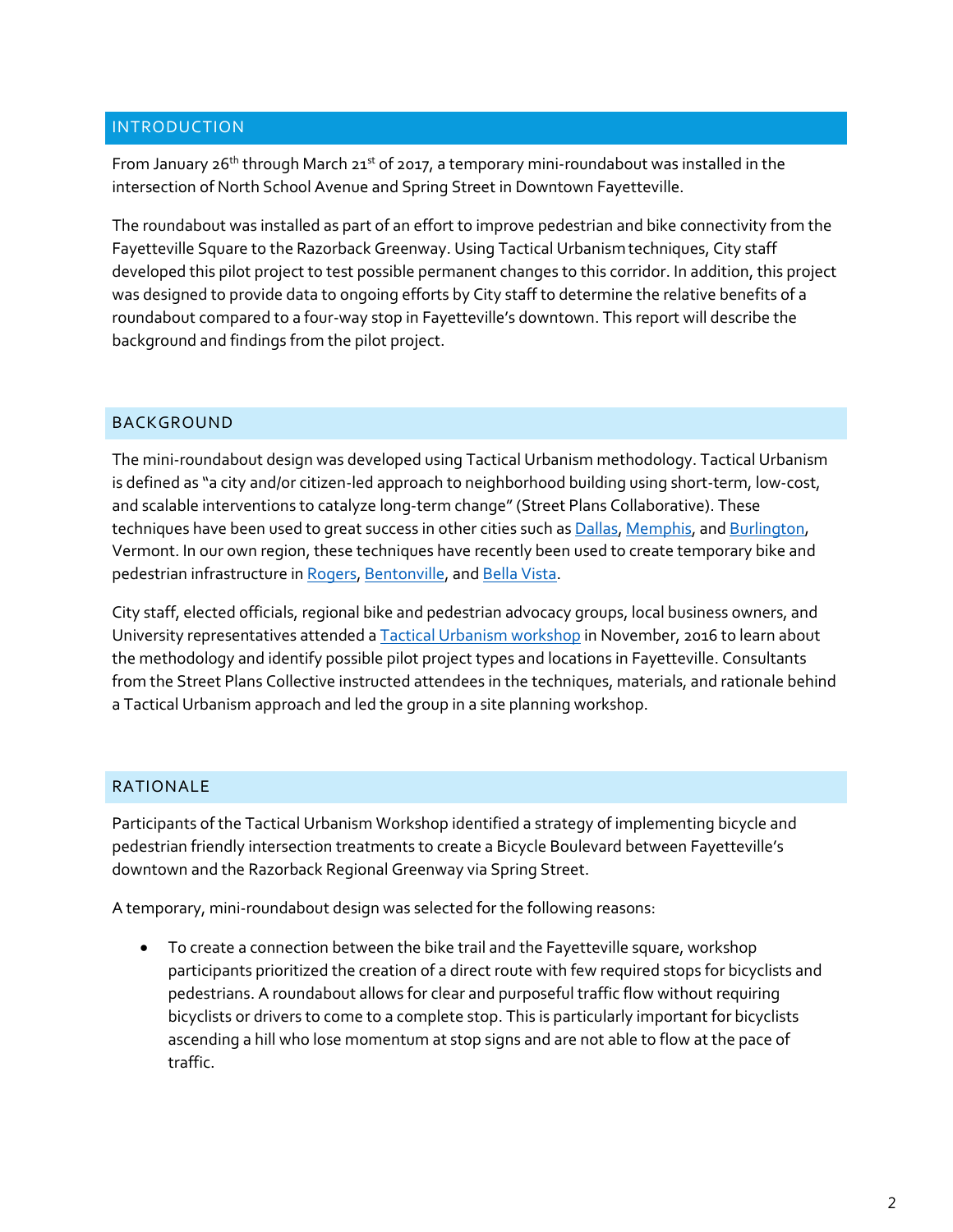- Roundabouts have been shown to be safer for pedestrians, bicyclists, and vehicles. They are one of the Federal Highway Administration[s Proven Safety Countermeasures](https://safety.fhwa.dot.gov/provencountermeasures/) because they can [significantly reduce](https://safety.fhwa.dot.gov/intersection/innovative/roundabouts/) (by 78-82%) the number of crashes that result in injuries or fatalities.
- [Roundabouts](https://safety.fhwa.dot.gov/intersection/innovative/roundabouts/fhwasa08006/) reduce the number of conflict points in an intersection, lower the speeds of vehicles moving through the intersection, and allow for more efficient movement of traffic in all directions. All of these features improve the likelihood that pedestrians and bicyclists would use the Spring Street route to travel from the trail system to Fayetteville's downtown.

Of the seven intersections along Spring Street where a temporary project could be installed, the Spring Street and School Ave intersection was chosen for a mini-roundabout project for the following reasons:

- The lack of compliance with stop signs made this intersection already function like a  $4$ -way yield.
- All four corners of the intersection have existing curb ramps that allowed the addition of crosswalks on all sides while providing full access for strollers and wheelchairs.
- The presence of City offices on one corner of the intersection allowed for regular and continuous observation.
- Businesses located at the intersection expressed an interest in volunteering and monitoring the intersection.
- While adding a roundabout to most of the other intersections along this corridor would require removing one or more parking spaces, the Spring Street and School Ave. installation had no impact on street parking.

## PRELIMINARY DATA COLLECTION

Data was collected prior to the mini-roundabout installation with the intersection configured as a fourway stop. During preliminary data collection, it was determined that 32% of automobile drivers did not stop at stop signs and 67% of cyclists did not stop at the stop signs. Speed data was also collected. Normal variances in speed were found.

## DESIGN

The roundabout was designed by the City of Fayetteville's Engineering Department in accordance with [MUTCD guidelines](https://mutcd.fhwa.dot.gov/htm/2009/part3/part3c.htm) for roundabout intersection design.

A previous attempt to institute a roundabout treatment - at the intersection of Rupple Road and Morning Mist Drive - used only paint and signage. The Rupple Road intersection treatment had very low compliance rates from motorists. Building on this previous project, staff designed a vertical component to attempt to improve visibility of the roundabout and increase compliance rates from motorists.

Due to the small size of the intersection, a mountable center dome was chosen to accommodate larger vehicles needing to make left turns.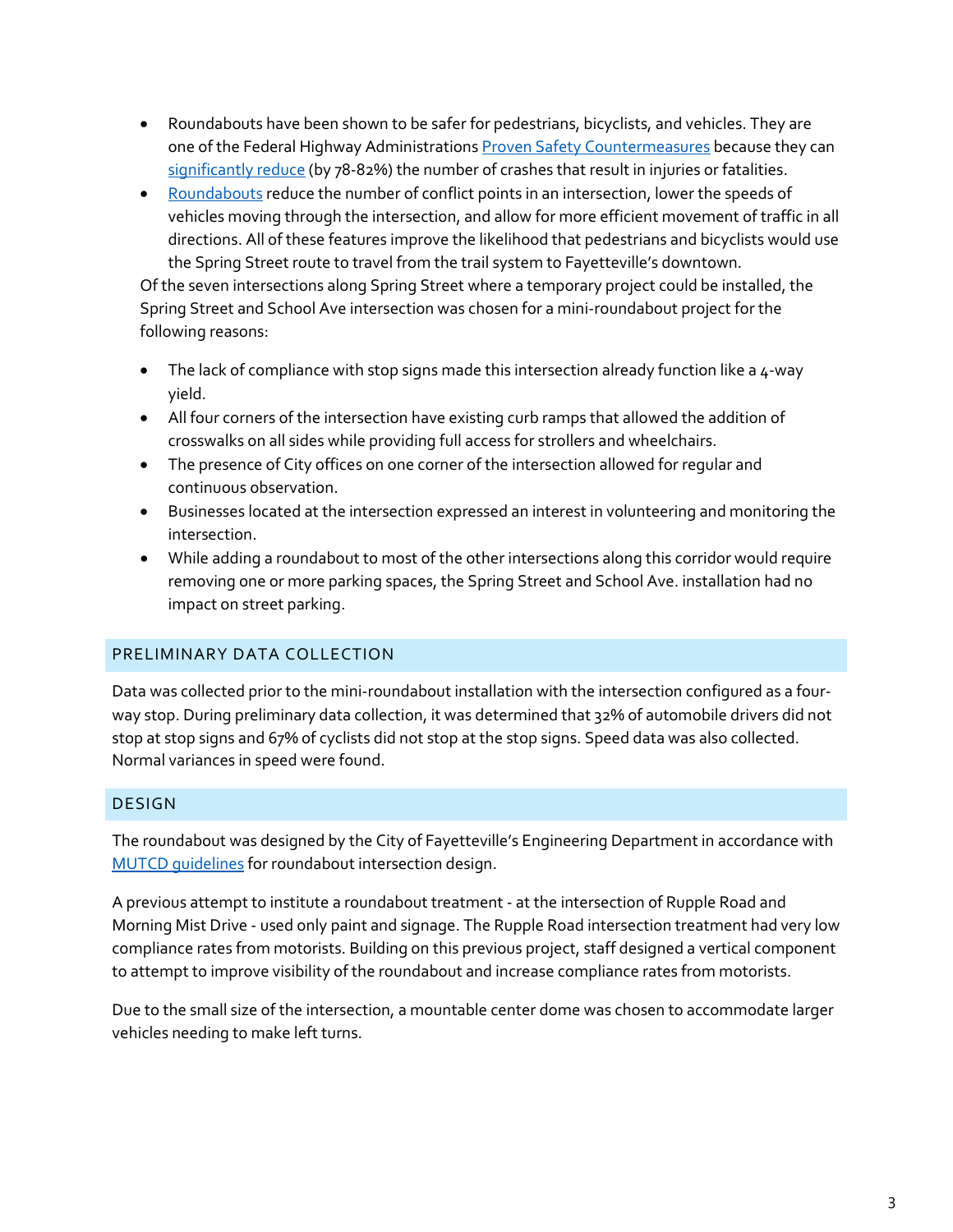# INSTALLATION

The intersection treatment was installed on January  $26^{th}$ , 2017.

Major components of the roundabout, including the mountable center asphalt dome and the road signs, were installed by the City of Fayetteville's Transportation Department. Members of the Parks and Recreation Department painted the white and yellow striping with equipment normally used to paint ball fields. The Sustainability Department conducted outreach for the event and created stencils for the crosswalks and artwork. Community members and volunteers participated in the event by painting the crosswalks, asphalt dome, and yield markings.

Total cost for installation and removal: \$2,674.36

Total staff time for planning, design, installation, and removal: 206.25 hours

| Division             | Hours  |  |
|----------------------|--------|--|
| Transportation       | 89.25  |  |
| Sustainability       | 27     |  |
| Engineering          | 30     |  |
| Parks and Recreation | 60     |  |
| Total                | 206.25 |  |

| Division             | <b>Hours</b> | Item                       | Cost    |
|----------------------|--------------|----------------------------|---------|
| Transportation       | 89.25        | <b>Street Paint</b>        | 217.27  |
| Sustainability       | 27           | Painting supplies          | 190.07  |
| Engineering          | 30           | Asphalt                    | 1107.49 |
| Parks and Recreation | 60           | Additional street supplies | 751.93  |
| Total                | 206.25       | Vehicle & Machine Usage    | 407.60  |
|                      |              | TOTAL                      | 2674.36 |

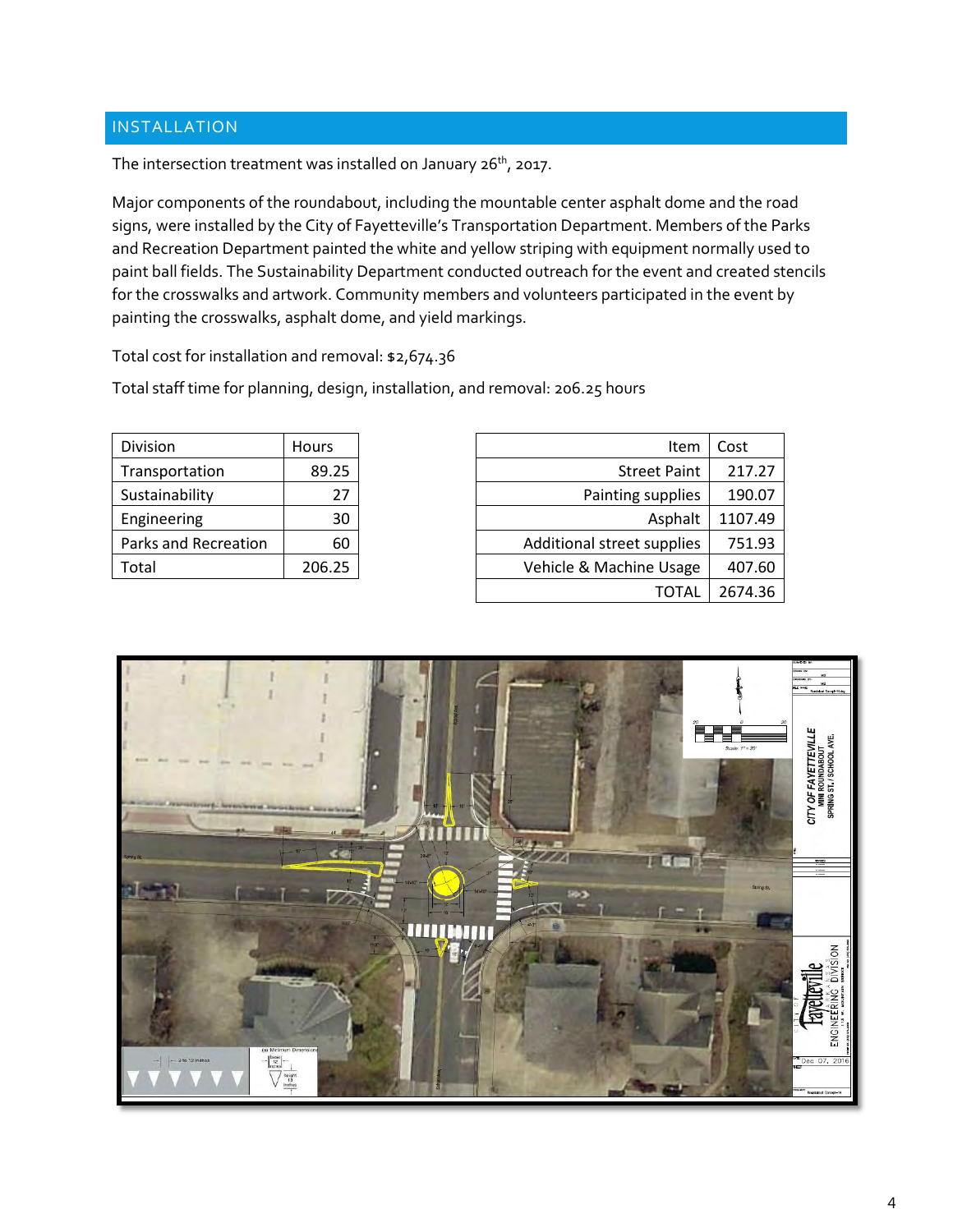## POST-INSTALLATION DATA COLLECTION

During the installation, data collected showed that the compliance rate with posted signage was higher with the roundabout in place than with the 4-way stop. Alternatively, instances of speeding appeared to be more frequent with the roundabout treatment.

In attempts to modify the intersection based on observations of speeding, cones were place around corners of the intersection to further encourage drivers to slow before entering the intersection. Average rate of observed speeding was 4.3% without cones, 1.7% with cones present.





In the chart above, the blue bar indicates non-compliance with the existing intersection type. For the 4 way stop, non-compliance indicates failing to stop or rolling through the stop. For the roundabout, noncompliance indicates incorrect left turns, failing to yield to other vehicles, or failing to stay within the yellow and white lines.

| Date<br>Observed | Vehicles<br>counted | Complied with<br>Markings | Drove over<br>Center | Made left<br>over center | Appeared to<br>be speeding | Cones<br>Present |
|------------------|---------------------|---------------------------|----------------------|--------------------------|----------------------------|------------------|
| 2/15/17          | 169                 | 89%                       | $1\%$                | $2\%$                    | 7%                         | <b>No</b>        |
| 2/28/17          | 190                 | 97%                       | 2%                   | $0\%$                    | 3%                         | <b>No</b>        |
| 3/3/2017         | 213                 | 93%                       | 6%                   | 5%                       | 3%                         | <b>No</b>        |
| 3/9/2017         | 230                 | 90%                       | $1\%$                | 4%                       | 2%                         | Yes              |
| 3/16/17          | 230                 | 96%                       | 2%                   | $1\%$                    | 3%                         | Yes              |
| 3/20/17          | 73                  | 92%                       | 16%                  | $1\%$                    | $0\%$                      | Yes              |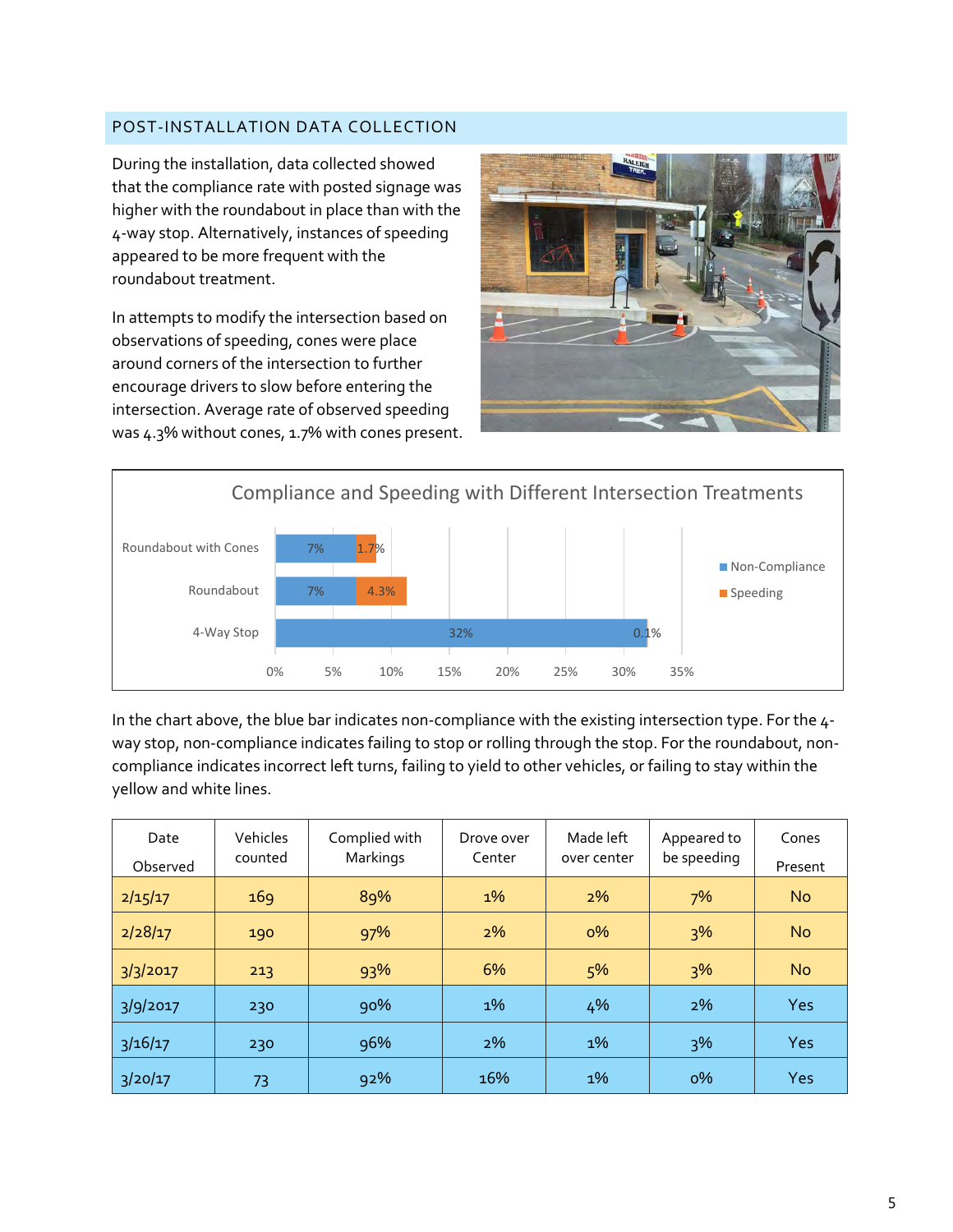#### **SAFETY**

According to Fayetteville Police records from 2011 to 2015 there were six automobile accidents and one accident involving a pedestrian at the 4-way stop intersection of Spring Street and School Avenue.

There were no accidents in the intersection during the pilot period. The Transportation Department did receive complaints regarding motorists' failure to yield and near-accidents at the intersection while the roundabout was installed.

Complaints regarding pedestrian safety were made at various times during the installation. Despite the addition of two crosswalks, the removal of the stop condition and the free turning movements of automobiles appeared to have a negative impact overall comfort and perceived pedestrian safety.

#### PUBLIC PERCEPTION AND MEDIA

City media releases regarding the project were issued in advance of the installation and removal of the roundabout. Media coverage included articles in Arkansas Democrat Gazette and the Fayetteville Flyer, a radio segment on KUAF and KFSM local news, as well as social media attention from the national 'Tactical Urbanism' group, Street Plans.

An online public perception survey was conducted prior to and during the installation. There were 191 survey responses collected. 86% of respondents said that they most often drove when navigating the intersection while 6.5% walked and 6% ride a bicycle.

Survey responses from walkers and cyclists were predominantly in favor of installing the roundabout. Motorists' responses were more mixed with 41% of respondents indicating they felt roundabouts were less safe than four-way stops.

Many survey comments raised concerns about inconvenience to motorists, practicality of a roundabout for this location, and a general lack of driver education about navigating roundabouts in Fayetteville and the State of Arkansas.

*"I never stop at the intersection when riding my bike. I just slow and look. Yield signs could do the job but a roundabout would be cool."*  –cyclist comment

*"I think the move to add more roundabouts is a great idea! You will probably have resistance at first but keep them coming." -*pedestrian comment

*"I avoid roundabouts whenever possible, and I think they make little senses at an intersection so small" –*motorist comment

*"Because there is little traffic at Spring and School when I normally use the roundabout, it seems to work well."*  –motorist comment